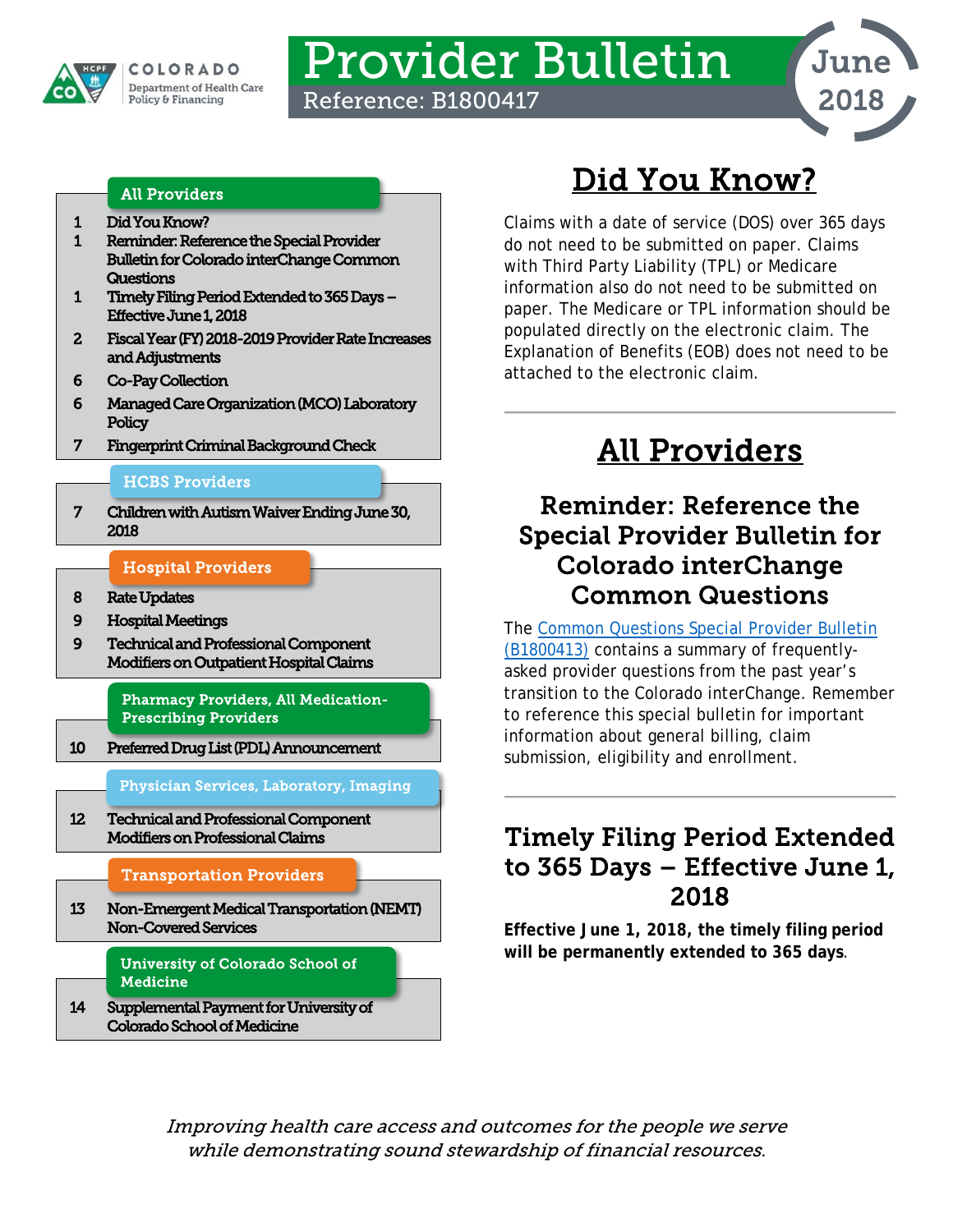• Providers always have **at least** 365 days from the DOS to submit a claim. A timely filing waiver is only needed if a claim is submitted beyond the 365-day timely filing period and there is no previous Internal Control Number (ICN). Providers are required to **resubmit claims every 60 days after the initial** 

**timely filing period** (365 days from the DOS) to keep the claim within the timely filing period **even if the claim denies**. The previous Internal Control Number (ICN) must be referenced on the claim, even if the claim is over 365 days. A copy of the Remittance Advice (RA) should not be included with the claim.

• Providers who receive a payment or denial from Medicare or other insurance/TPL no longer need to attach the Explanation of Benefits (EOB) to the electronic claim. Providers have an additional 120 days from a Medicare payment or denial and must include the Medicare EOB date on the claim. Providers must keep the EOB and supporting documentation on



file. Claims with commercial insurance/TPL must be received within 365 days with no additional extension.

- **Waiting for prior authorization or correspondence from the Department of Healthcare Policy & Financing (the Department) or the fiscal agent is not an acceptable reason for late filing. Phone calls and other correspondence are not proof of timely filing. The claim must be submitted, even if the result is a denial.** Issues resulting in failure to transmit accurate and acceptable claims or failure to identify transmission errors in a timely manner must be addressed. If the issue is between the provider and the software vendor, billing agent or clearinghouse, this does not constitute an acceptable reason to be outside the timely filing period.
- Claims that are not submitted within the 365-day guideline, but have one (1) of the below documents attached to the submission, will be put into suspended status and reviewed by the fiscal agent. Attachments should be submitted with the claim via the Provider Web Portal. The fiscal agent does not accept attachments via batch submissions.

The following are examples of acceptable proof of timely filing:

- o Claims that have been date-stamped by the fiscal agent or the Department and returned to the provider
- o A backdate approval letter (new enrollments, affiliations or updates are **not** acceptable reasons for late filing). Providers must enroll and submit claims within 365 days from the DOS.
- o A load letter for member eligibility backdate

This extension does not apply to dental claims submitted through DentaQuest or pharmacy claims submitted through Magellan. Timely filing will remain 120 days from date of service for pharmacy and dental claims.

<span id="page-1-0"></span>For more information on timely filing, refer to the [General Provider Information Billing Manual.](https://www.colorado.gov/pacific/sites/default/files/General_Provider_Information%20v2_2.pdf)

### Fiscal Year (FY) 2018-2019 Provider Rate Increases and Adjustments

Health First Colorado (Colorado's Medicaid Program) provider rate increases were approved during the 2018- 2019 legislative session and are effective for DOS beginning July 1, 2018. All rates require approval from Centers for Medicare & Medicaid Services (CMS), and the Department is working to obtain this approval to implement the rates. Some providers will be paid retroactively if there is a delay in implementation and other rate increases will be implemented when approved.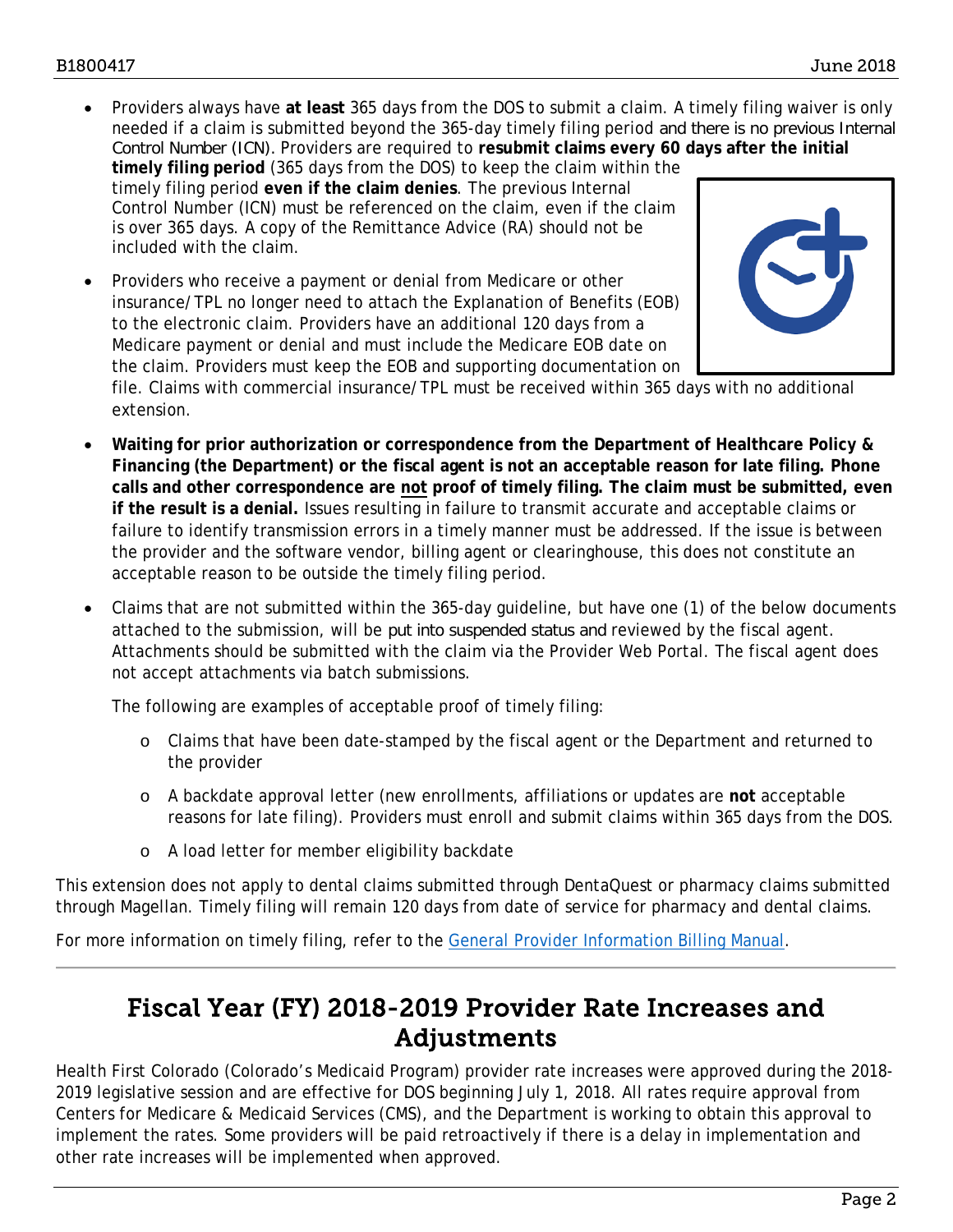The fee schedules located on the [Provider Rates & Fee Schedule web page](https://www.colorado.gov/hcpf/provider-rates-fee-schedule) will be updated to reflect the approved 1.0% across-the-board (ATB) rate increase and targeted rate increases (TRI).

#### **Services & Supplies Approved for ATB Increases:**

- Eligible physician and clinic services
- Early and Periodic Screening, Diagnosis, and Treatment (EPSDT) services
- Inpatient hospital services
- Outpatient hospital services
- Laboratory & x-ray services
- Durable Medical Equipment (DME) excluding those impacted by Section 1903(i)(27) of the Social Security Act
- Disposable supplies
- Mental health fee-for-service
- Non-physician practitioner services
- Tobacco cessation counseling for pregnant women
- Ambulatory Surgery Center (ASC) Services
- Dialysis center services
- Physical, occupational and speech therapy services
- Audiology services
- Screening, Brief Intervention and Referral to Treatment (SBIRT) services
- Dental services
- Freestanding Birth Centers
- Family planning services
- Outpatient substance use disorder services
- Targeted case management for behavioral health
- Targeted case management for substance use disorders
- Vision services
- Mental health and substance use disorder rehabilitation services for children in psychiatric residential treatment facilities
- Prosthesis services
- Mental health and substance use disorder rehabilitation services for children in residential child care facilities
- Extended services for pregnant women

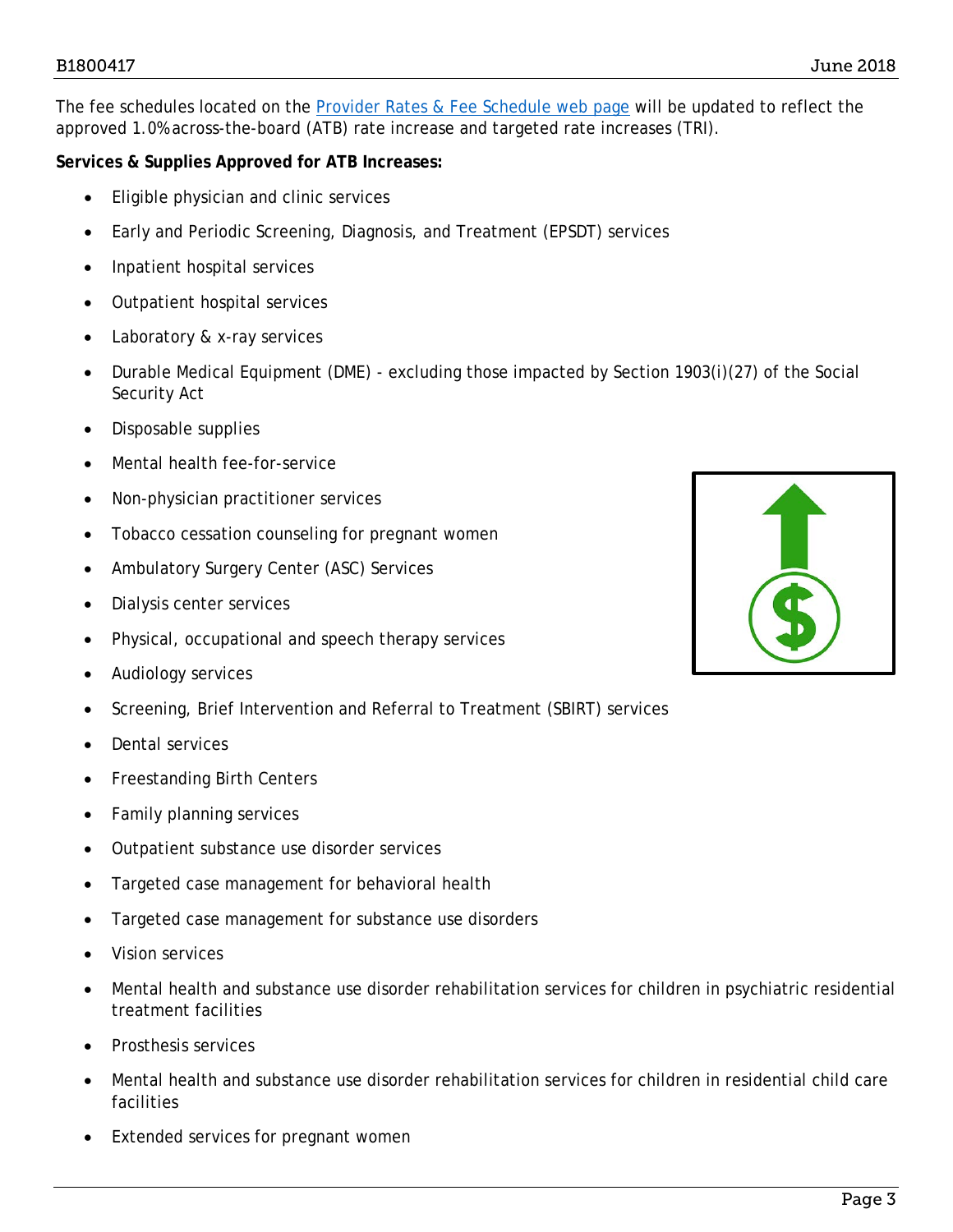- Private Duty Nursing services
- Home Health
- Hospice Fee-for-Service
- Home and Community Based Services (HCBS) waivers:
	- o HCBS Elderly, Blind and Disabled (EBD)
	- o HCBS Community Mental Health Supports (CMHS)
	- o HCBS Brain Injury (BI)
	- o HCBS Spinal Cord Injury (SCI)
	- o HCBS Children's Home and Community Based Service (CHCBS)
	- o HCBS Children with Life Limiting Illness (CLLI)
	- o HCBS Children Residential Habilitation Program (CRHP)
	- o HCBS Developmental Disability (DD)
	- o HCBS Supported Living Services (SLS)
	- o HCBS Children's Extensive Supports (CES)
- Colorado Choice Transitions (CCT) increases will mirror the ATB and TRI on the waiver for the CCT population

#### **Approved for TRI:**

- Emergent and Non-Emergent Medical Transportation will receive a 6.61% increase
- Neonatology set to 92% of 2014 Medicare Rate
- Primary Care Alternative Payment Model Codes will receive a 1.81% average increase
- HCBS Alternative Care Facilities (ACF) will receive a 25.0% increase
- HCBS Non-Medical Transportation will receive a 6.61% increase
- HCBS agency based and CDASS Personal Care and Homemaker on the EBD, CMHS, BI and SCI waivers



will receive a 5.25% increase

• HCBS Personal Care, Homemaker, Day Habilitation, Prevocational Services, Res Habilitation, Mentorship, Behavioral Line Staff, Respite, Community Connector and Supported Employment on the DD, SLS and CES waivers will receive a 6.5% increase

Note: HCBS targeted rate increases will not be effective July 1, 2018, and all HCBS TRI are pending CMS approval. The HCBS ACF increase is expected to be effective no sooner than October 1, 2018. Non-Medical Transportation, Personal Care and

Homemaker services on the HCBS EBD, CMHS, BI and SCI waivers are expected to be effective no sooner than January 1, 2019. All HCBS DD, SLS and CES services receiving a TRI are expected to be effective no sooner than March 1, 2019. Please note that the HCBS DD, SLS, and CES services receiving a TRI will also receive the 1.0% ATB increases. All other HCBS services receiving a TRI will not receive the ATB rate increases. Detailed information about the HCBS increases has been published in past provider bulletins as well as on the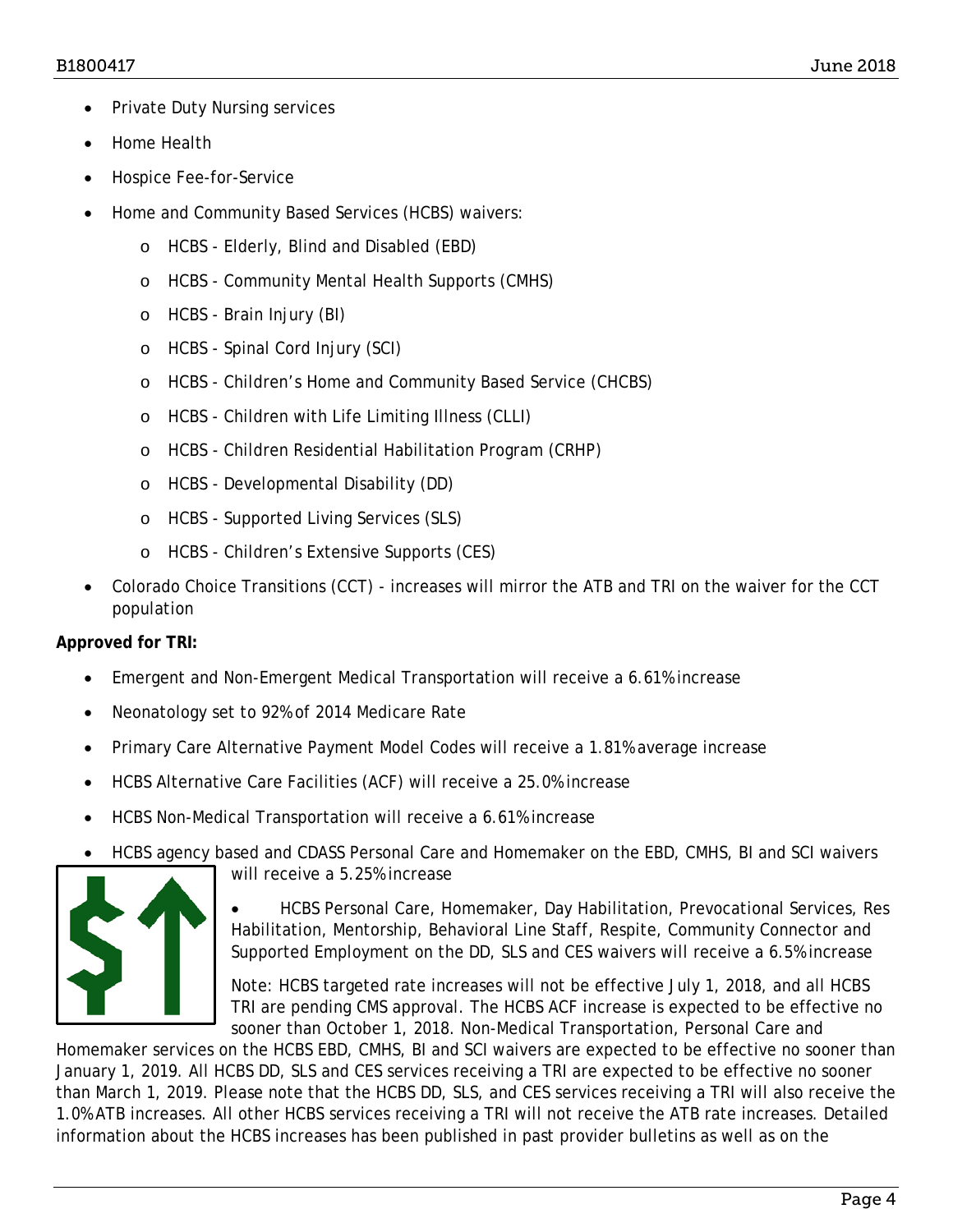[Provider Rates & Fee Schedule web page.](https://www.colorado.gov/hcpf/provider-rates-fee-schedule) The Department will continue to publish updates in those locations when CMS approval is received, rates have been loaded, and mass adjustments have occurred.

**Exclusions for the Legislative ATB Increases**

Although these rate increases will affect most Health First Colorado providers, a number of providers are exempted from the ATB increases.

Exclusions Include:

- Services listed above receiving a TRI (excluding HCBS DD, SLS and CES services receiving the TRI listed above)
- Durable Medical Equipment (DME) impacted by Section 1903(i)(27) of the Social Security Act
- Immunizations and Vaccinations with CDC pricing
- Skilled Nursing Facility Services
- Public Health Agencies
- Federally Qualified Health Centers
- HCBS Children with Autism (CWA) waiver
- Contract based administrative payments including Dental Administrative Services Only (ASO), Non-Emergent Medical Transportation (NEMT) ASO, Consumer Directed Attendant Support Services (CDASS), Financial Management Services (FMS) and Training vendors
- Pharmacy reimbursement
- Rural Health Centers
- The Program of All-Inclusive Care for the Elderly (PACE)
- Risk-based physical health managed care programs (Denver Health and Rocky Mountain Health Plans)
- Risk-based mental health managed care programs (Behavioral Health Organizations)

#### **"Lower of" Pricing Logic for Rate Increases**



If the Department implements rate increases, claims that were already billed with and paid at a rate lower than the new rate cannot be adjusted for the higher rate. The Department will always use the "lower of" pricing logic. Providers are advised to bill their usual and customary charges.

Not all codes are listed on the [Health First Colorado Fee Schedule,](https://www.colorado.gov/pacific/sites/default/files/Health%20First%20CO%20Physician%20Fee%20Schedule%20Effective%201-1-18.xlsx) so providers are advised to check [all fee schedules](https://www.colorado.gov/hcpf/provider-rates-fee-schedule) which apply to their billing practices. If a code is not listed on the [Health First Colorado Fee Schedule,](https://www.colorado.gov/pacific/sites/default/files/Health%20First%20CO%20Physician%20Fee%20Schedule%20Effective%201-1-18.xlsx) it may be listed on a benefit-specific fee schedule.

Contact the [Provider Services Call Center](https://www.colorado.gov/pacific/sites/default/files/Provider%20Call%20Center%20Cheat%20Sheet.pdf) at 1-844-235-2387 with questions.

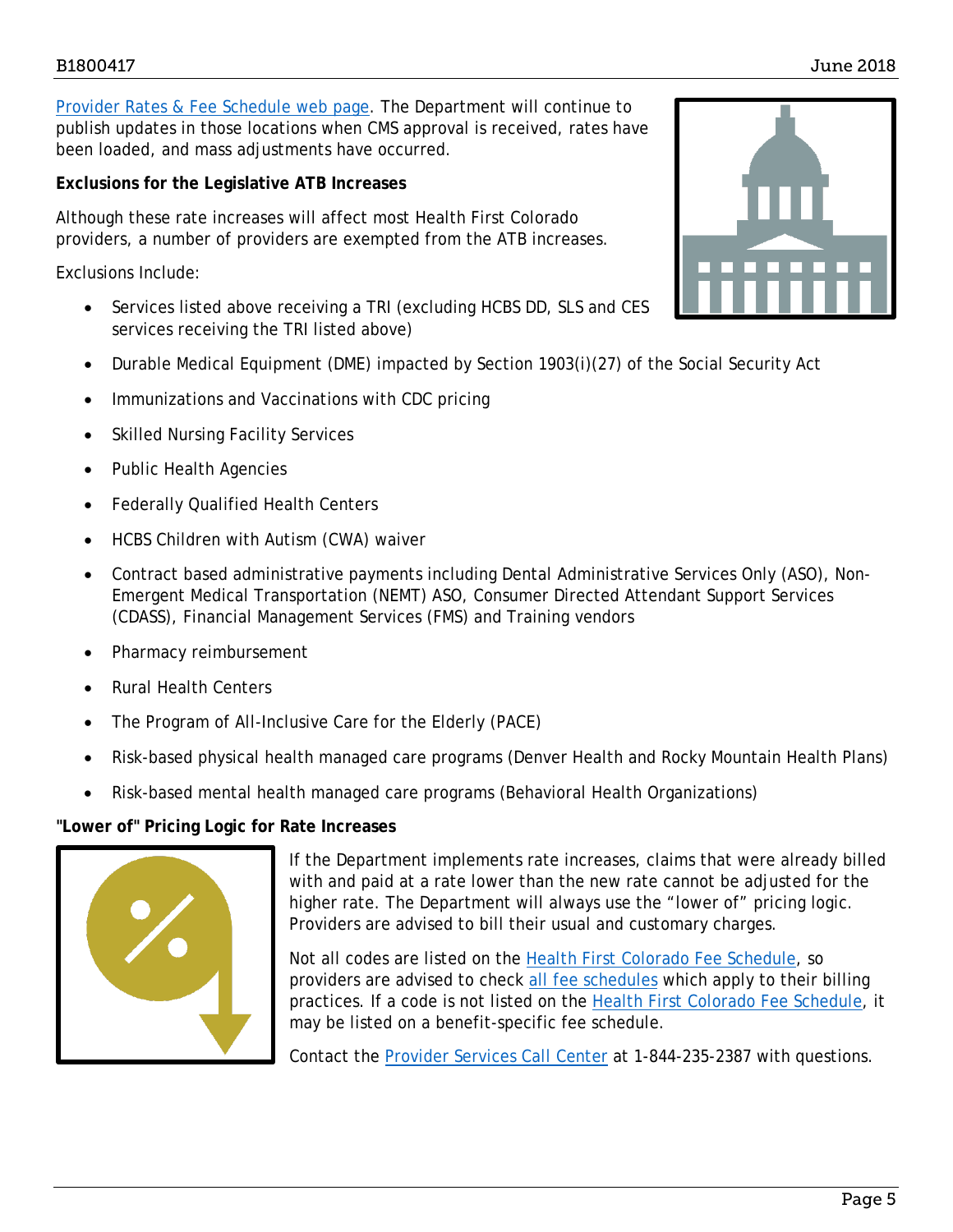## Co-Pay Collection

#### <span id="page-5-0"></span>**Collecting Health First Colorado Co-Pays**

Some Health First Colorado members must pay a co-pay for certain services. These members are liable for no more than 5% of their monthly household income towards co-pays per month. The following are three steps for collecting co-pays from Health First Colorado members.

**1) On the DOS, check the Provider Web Portal for a co-pay amount.** Co-pay status is indicated by the dollar amount listed for each benefit row found in the Member Eligibility Verification section of the Web Portal under Coverage Details > Benefit Details. For step-by-step instructions on verifying member eligibility, reference the [Provider Web Portal Quick Guide -](http://www.colorado.gov/pacific/sites/default/files/Member%20Eligibility%20021318.pdf) Verifying Member Eligibility.



Co-pays are only applied to the TXIX coverage plan. Providers should only collect co-pay amounts indicated on rows where the coverage is TXIX.

Rows for coverage BHO+B and ABP do not accurately report co-pay liability and should **not** be used to determine any co-pay that is due.

- **2) Ask the member if they have met their 5% co-pay maximum**. Members may reach their co-pay maximum before it is reflected in the Web Portal. If this is the case, providers may choose to wait to collect member co-pays until after receiving the remittance advice to minimize the need to refund co-pays.
- **3) Review the remittance advice (RA)**. The RA will show whether a co-pay was deducted from the claim. If a co-pay has already been collected from the member, but the RA shows no co-pay was deducted from the claim, **the co-pay must be refunded to the member**. The Department **cannot** refund money to members.

### Managed Care Organization (MCO) Laboratory Policy

<span id="page-5-1"></span>Beginning July 1, 2018, Rocky Mountain Health Plans Prime (RMHP Prime) and Denver Health Medicaid Choice (Denver Health) will be responsible for the coverage and payment of laboratory codes 80047 – 89398 submitted on professional claims and provided to their members by all provider types for the following mental health and substance use disorder (SUD) ICD-10 diagnoses:

| <b>Mental Health Diagnoses Ranges</b> |                  | <b>SUD Diagnoses Ranges</b> |                  |
|---------------------------------------|------------------|-----------------------------|------------------|
| Start Value                           | <b>End Value</b> | <b>Start Value</b>          | <b>End Value</b> |
| F20.0                                 | F42.3            | F10.10                      | F10.26           |
| F42.8                                 | F48.1            | F10.28                      | F10.96           |
| F48.9                                 | F51.03           | F10.98                      | F13.26           |
| F51.09                                | F51.12           | F13.28                      | F13.96           |
| F51.19                                | F51.9            | F13.98                      | F18.159          |
| F60.0                                 | F63.9            | F18.18                      | F18.259          |
| F68.10                                | F69              | F18.28                      | F18.959          |
| F90.0                                 | F98.4            | F18.980                     | F19.16           |
| F98.8                                 | F99              | F19.18                      | F19.26           |
| R45.1                                 | R45.2            | F19.28                      | F19.99           |
| R45.5                                 | R45.82           |                             |                  |

| al Health Diagnoses Ranges |                  | <b>SUD Diagnoses Ranges</b> |                  |
|----------------------------|------------------|-----------------------------|------------------|
| art Value                  | <b>End Value</b> | Start Value                 | <b>End Value</b> |
| F20.0                      | F42.3            | F10.10                      | F10.26           |
| F42.8                      | F48.1            | F10.28                      | F10.96           |
| F48.9                      | F51.03           | F10.98                      | F13.26           |
| F51.09                     | F51.12           | F13.28                      | F13.96           |
| F51.19                     | F51.9            | F13.98                      | F18.159          |
| F60.0                      | F63.9            | F18.18                      | F18.259          |
| F68.10                     | F69              | F18.28                      | F18.959          |
| F90.0                      | F98.4            | F18.980                     | F19.16           |
| F98.8                      | F99              | F19.18                      | F19.26           |
| R45.1                      | R45.2            | F19.28                      | F19.99           |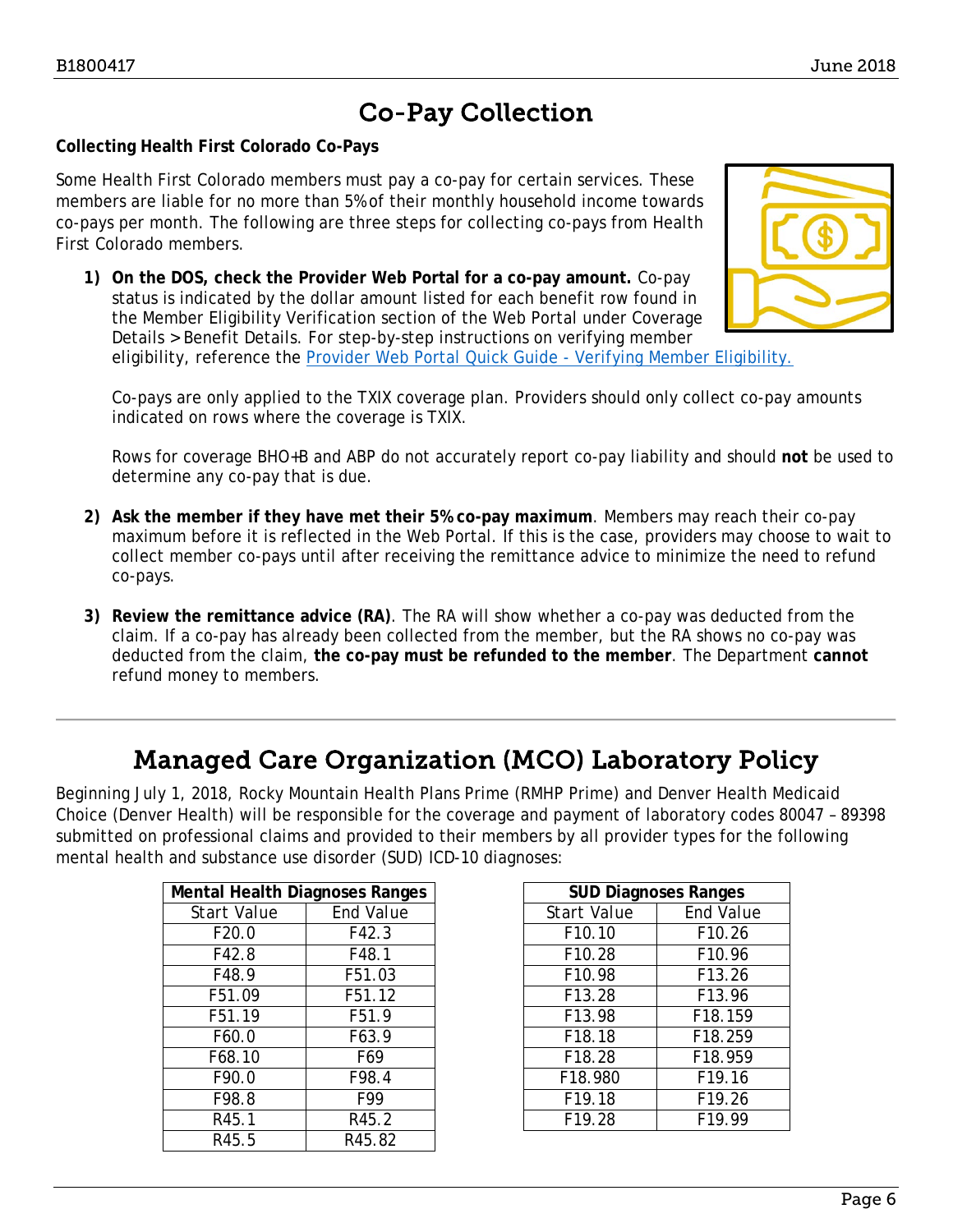Laboratory services without these respective diagnoses codes will continue to be paid by RMHP Prime and Denver Health.

Remember to always determine if a member is assigned to RMHP Prime or Denver Health before submitting a claim. If a member is not assigned to RMHP Prime or Denver Health, submit claims to Health First Colorado for reimbursement.

Contact the Department's MCO representative at [hcpf.mcos@state.co.us](mailto:hcpf.mcos@state.co.us) with any questions regarding this policy change. Contact Raine Henry at [Raine.Henry@state.co.us](mailto:Raine.Henry@state.co.us) for all other fee-for-service laboratory coverage policy questions.

## Fingerprint Criminal Background Check

<span id="page-6-0"></span>

On May 1, 2018, the Department sent the official request for fingerprint submissions to high-risk providers. Federal regulations (42 CFR 455.434) established by CMS require a fingerprint criminal background check (FCBC) for all high-risk providers, and any person who has direct or indirect ownership interest of five percent (5%) or more in a high-risk provider. This will be an ongoing requirement for all new high-risk enrollments, as well as a potential requirement during revalidation.

Refer to the [FCBC Frequently Asked Questions \(FAQs\)](https://www.colorado.gov/pacific/sites/default/files/FCBC%20FAQ%20Update.pdf) for a list of provider types designated as high categorical risk. If a provider meets the qualifications of a high-

risk provider, **and** if the owners received a notice stating that fingerprints were required, **the provider must comply with this notice**. If fingerprint cards have not yet been submitted, please submit them immediately to avoid disenrollment.

<span id="page-6-2"></span>Contact the [Provider Services Call Center](https://www.colorado.gov/pacific/sites/default/files/Provider%20Call%20Center%20Cheat%20Sheet.pdf) at 1-844-235-2387 for questions.

## HCBS Providers

### <span id="page-6-1"></span>Children with Autism Waiver Ending June 30, 2018

On July 1, 2018, the Children with Autism (CWA) waiver will end. All children enrolled in the CWA waiver will be disenrolled on July 1, 2018. Providers can be reimbursed for any of the following billing codes if enrolled as a Pediatric Behavioral Therapy provider type for any DOS on or after July 1, 2018: Lead Therapist-H0004; UL, Senior Therapist-H0004; UL, HN, Line Staff H2019; UL, Initial/Ongoing Treatment Evaluation-H2000; UL, Post Service Evaluation-H200; UL, TS.

Information on this service and how to enroll as a Pediatric Behavioral Therapy provider can be found on the Pediatric Behavioral Therapies [Information for Providers web page.](https://www.colorado.gov/pacific/hcpf/pediatric-behavioral-therapies-information-providers)

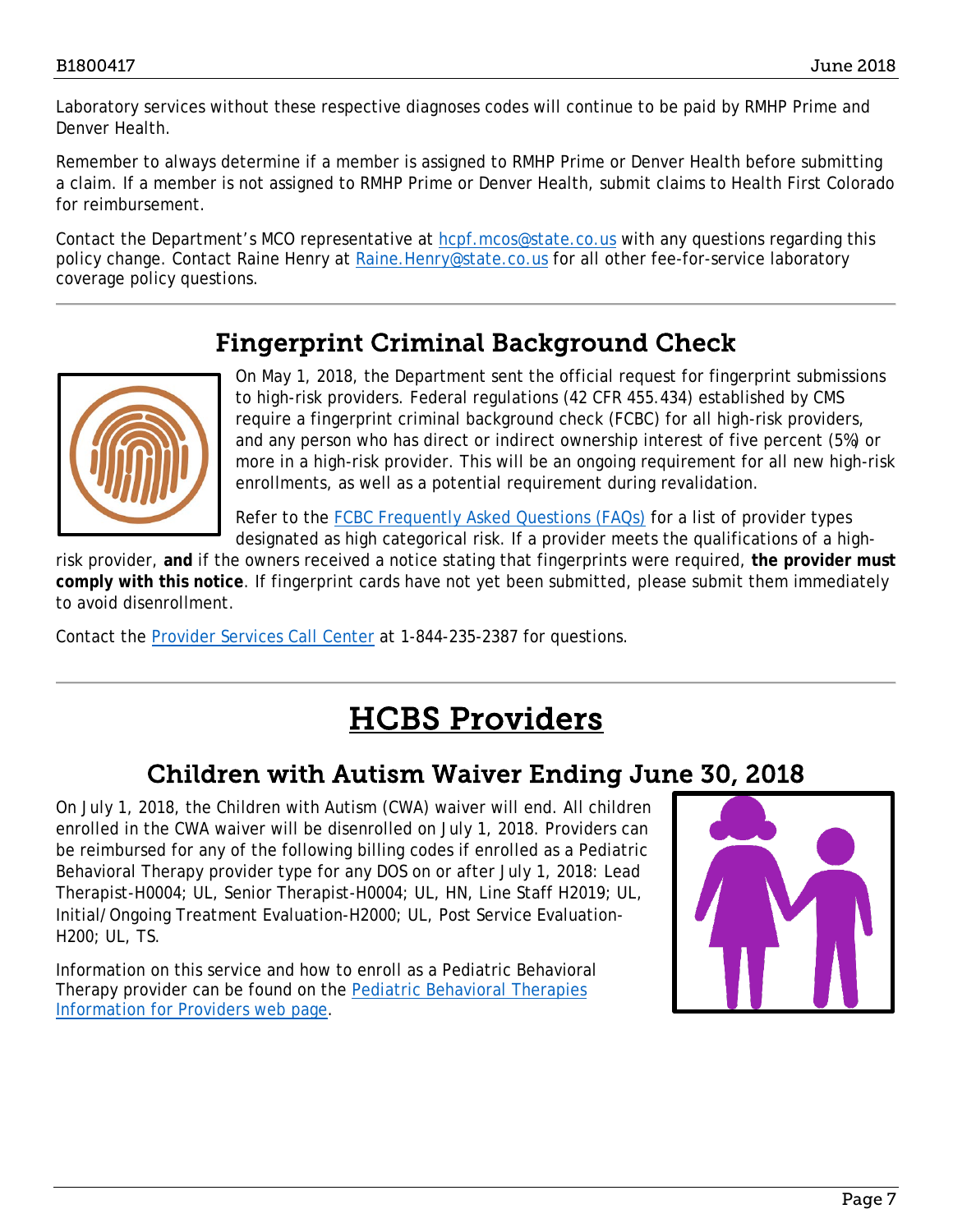## Hospital Providers

## Rate Updates

#### <span id="page-7-1"></span><span id="page-7-0"></span>**Inpatient Rates**

#### **Fiscal Year (FY) 2018-19 Inpatient Hospital Base Rate Notifications**

Hospitals were able to apply for the Low Volume Payment Adjustment until the end of May 2018. The Department anticipates that the proposed rates will be posted by the end of June to the [Inpatient Hospital Payment web page](https://www.colorado.gov/hcpf/inpatient-hospital-payment) for all hospitals to review.The Department will then work to implement those rates as soon as possible. All hospitals that have signed up for notifications will receive notice when this has been completed.



[Sign up here](https://visitor.r20.constantcontact.com/manage/optin?v=001HfxrbpGNWZ0lZnPp6t3PG2s9XPNl8ZvgFdjsKvSnhIy8z9JmHyp6DeoLJ3saT6x0SeqRR1ub149uoXxe1ok4jTzfMSQ0BN7S5vcLiRO7gdY%3D) to receive an email notice when the rates are posted. Contact Diana Lambe at [Diana.Lambe@state.co.us](mailto:Diana.Lambe@state.co.us) with questions.

#### **Outpatient Rates**

#### **Enhanced Ambulatory Patient Groups** (**EAPG) Rate Updates for July 1, 2018**

The State of Colorado authorized a 1% increase to current outpatient hospital rates effective July 1, 2018. The Department has posted its updated rates to the [Outpatient Hospital Payment web page](https://www.colorado.gov/pacific/hcpf/outpatient-hospital-payment) in lieu of sending individual letters. The posting will contain a date from which the 30-day timeframe for Informal Reconsiderations and/or Appeals will be calculated.

The Department requires approval from CMS prior to implementing the updated rates. Once approval is obtained, updated rates will be loaded into the Colorado interChange and any impacted claims will be retroactively adjusted.



#### **Drug Carveout from Outpatient Hospital Claims**

The Department is currently exploring different options for the reimbursement of drugs delivered in the outpatient hospital setting. Currently, drugs billed on the institutional outpatient hospital claim are reimbursed using the EAPG methodology. After receiving feedback regarding inappropriate levels of reimbursement, the Department intends to discuss its progress in exploring these alternatives and the potential impacts this may have on hospital reimbursement during its recurring EAPG meetings.

#### **Mass Adjustment of Xerox EAPG Claims Update**

The Department has completed most of the mass adjustments involving claims paid in the Xerox legacy system that were to be reprocessed using the EAPG methodology. These claims appeared on the April and May 2018 weekly Remittance Advice (RAs). Claims which could not be adjusted are being investigated. Hospitals requiring special instruction for having their claims reprocessed will be contacted individually.

For up to date information regarding EAPG claims, visit the [Outpatient Hospital Payment web page](https://www.colorado.gov/pacific/hcpf/outpatient-hospital-payment) or attend the Monthly EAPG Meetings.

#### **Outpatient Cost Settlements**

Contact Andrew Abalos at [Andrew.Abalos@state.co.us](mailto:andrew.abalos@state.co.us) or 303-866-2130 with questions and concerns related to outpatient cost settlements.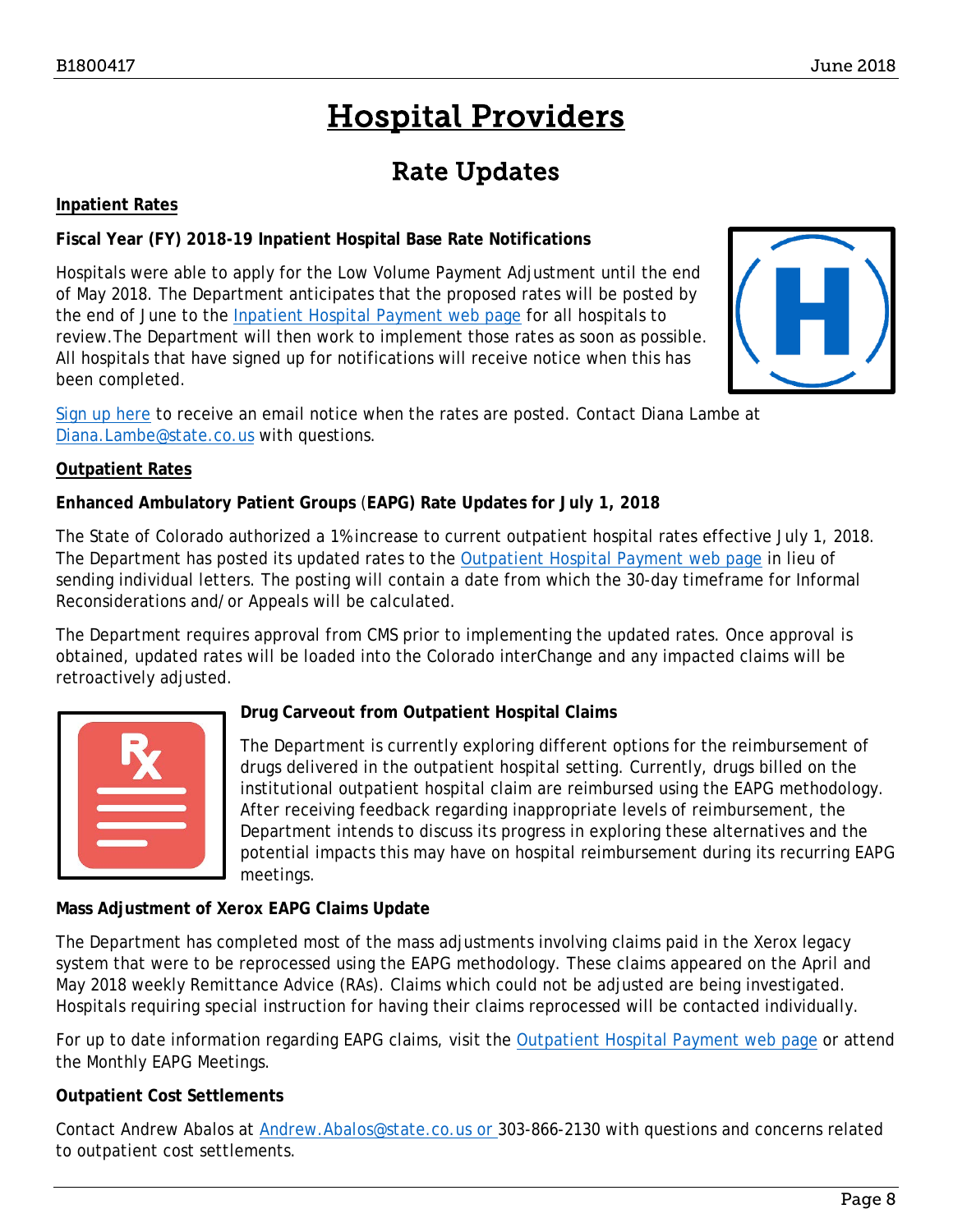## Hospital Meetings

#### <span id="page-8-0"></span>**Outpatient EAPG Meetings**

The next EAPG Meeting is scheduled for June 1, 2018, from 1 - 3 p.m. This meeting will include a brief update by the Department followed by a 3M presentation on EAPGs.

**Note:** Starting July 13, 2018, EAPG Meetings will be held from 11 a.m. - 12:30 p.m.

Please visit the [Outpatient Hospital Payment web page](https://www.colorado.gov/pacific/hcpf/outpatient-hospital-payment) for a complete schedule of meetings as well as recordings of previous meetings and meeting materials.

#### **Specialty Hospital Meetings**

The next Specialty Hospital Meeting regarding the Budget Neutral Rate is scheduled for June 8, 2018, from 3 - 4 p.m.

#### **All Hospital Engagement Meetings**

The Department will continue to host bi-monthly Hospital Engagement Meetings for 2018 to discuss current issues regarding payment reform and operational processing. The next meeting is scheduled for July 13, 2018, from 9 - 10:30 a.m. at 303 East 17th Avenue, Denver, Conference Rooms 7B & 7C.

**Registration is not required. Participation can be via conference line, webinar and/or in person.** The agenda for upcoming meetings will be available on the [Hospital Engagement Meeting web page](https://www.colorado.gov/pacific/hcpf/hospital-engagement-meetings) on the Monday preceding the meeting. Visit the [Hospital Engagement Meeting web page](https://www.colorado.gov/pacific/hcpf/hospital-engagement-meetings) for more details and the meeting schedule.

[Sign up to receive the Hospital Engagement Meeting newsletters.](https://visitor.r20.constantcontact.com/manage/optin?v=001HfxrbpGNWZ0lZnPp6t3PG2s9XPNl8ZvgFdjsKvSnhIy8z9JmHyp6DeoLJ3saT6x0SeqRR1ub149uoXxe1ok4jTzfMSQ0BN7S5vcLiRO7gdY%3D)

Contact Elizabeth Quaife at **Elizabeth.Quaife@state.co.us** with any questions and/or topics for discussion at future meetings. Advance notice will provide the Department time to bring additional personnel to the meetings to address different concerns.

### <span id="page-8-1"></span>Technical and Professional Component Modifiers on Outpatient Hospital Claims



The TC (technical component) modifier will no longer be required on outpatient institutional claims (UB-04) for procedure codes that allow a technical and professional component split. The technical component, not the global service, will be assumed for these codes when billed on the UB-04 claim. Claims that would have their payment impacted due to the previously required TC modifier will be reprocessed with this system change.

Contact Raine Henry at [Raine.Henry@state.co.us](mailto:Raine.Henry@state.co.us) with questions concerning this policy.

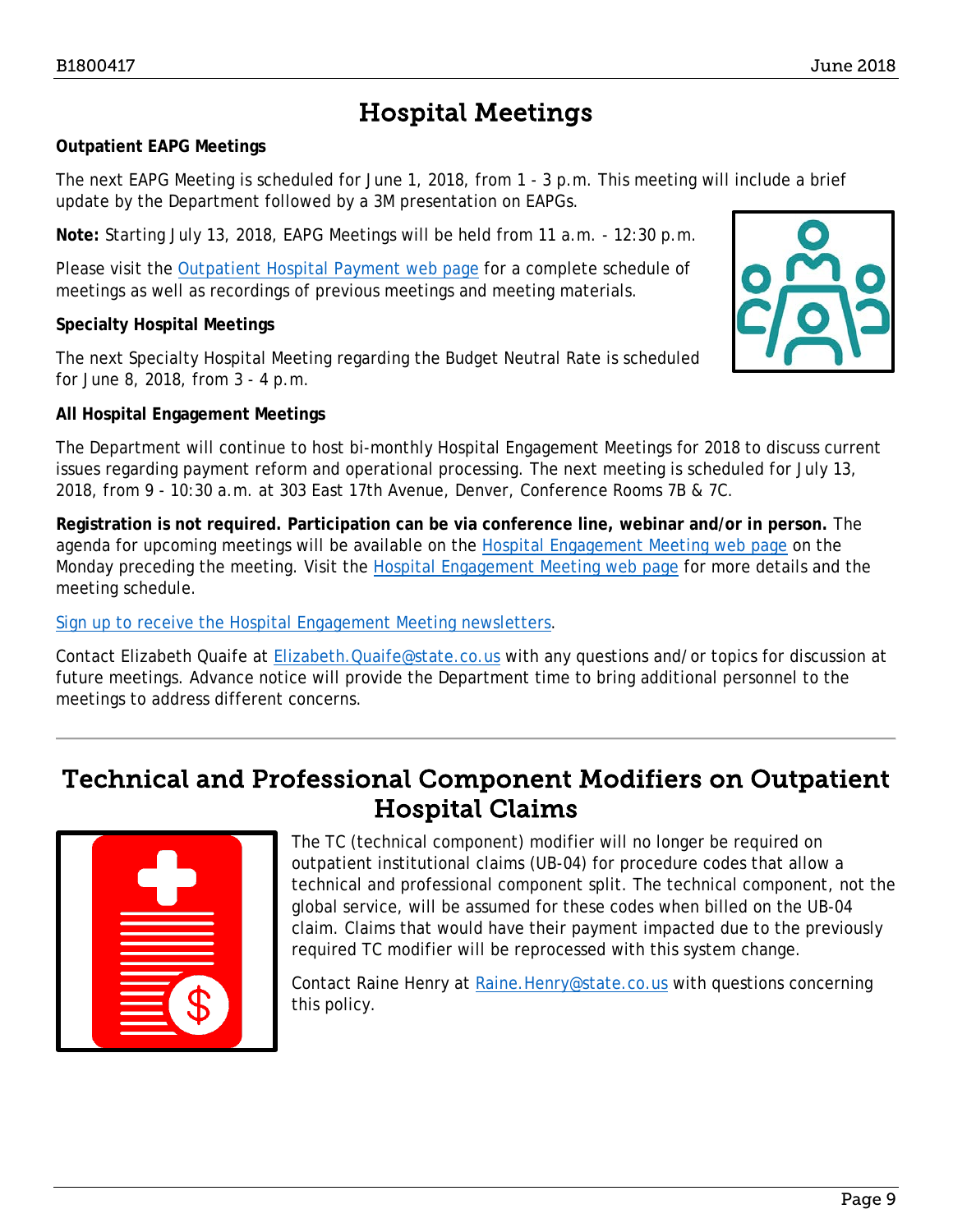## <span id="page-9-1"></span>Pharmacy Providers, All Medication-Prescribing Providers

### Preferred Drug List (PDL) Announcement

<span id="page-9-0"></span>**The following drug classes and preferred agents will become effective July 1, 2018:**

#### **Acne Agents (topical)**

Preferred products will be: Benzoyl Peroxide Cleanser, Clindamycin Phosphate Soln/Swab, Clindamycin Benzoyl Peroxide Pump, Differin Gel (brand), Erythromycin Soln, Retin-A Cream/Gel (brand), Sulfacetamide Sulfur Cleanser

#### **Acne Agents (oral isotretinoin and tetracyclines)**

Preferred products will be: Amnesteem, Claravis, Doxycycline Hyclate Cap/Tab, Doxycycline Monohydrate 50mg 100mg Cap, Doxycycline Monohydrate Tab, Minocycline Cap

#### **Androgenic Agents**

Preferred products will be: Androderm, Androgel 1.62% Packet (2.5G)/Pump, Testosterone Cypionate Vial



#### **Angiotensin Modulators**

Preferred products will be: Benazepril, Benicar, Benicar HCT, Enalapril, Enalapril HCTZ, Fosinopril, Irbesartan, Lisinopril, Lisinopril HCTZ, Losartan, Losartan HCTZ, Olmesartan, Olmesartan HCTZ, Quinapril, Ramipril, Valsartan, Valsartan HCTZ

#### **Antihistamines (newer generation)**

Preferred products will be: Cetirizine Soln/Tab, Loratadine Soln/Tab

#### **Fibromyalgia Agents**

Preferred products will be: Duloxetine 20mg 30mg 60mg Cap, Gabapentin Cap/Soln/Tab, Lidocaine Patch, Lyrica Cap

#### **Opioid Analgesics (short-acting)**

Preferred products will be: Hydrocodone APAP Soln/Tab, Hydrocodone Ibuprofen Tab, Hydromorphone Tab, Morphine Soln/Tab, Oxycodone Soln/Tab, Oxycodone APAP Tab, Tramadol Tab, Tramadol APAP Tab

#### **Opioid Analgesics (long-acting)**

Preferred products will be: Fentanyl 12mcg 25mcg 50mcg 75mcg 100mcg Patch, Methadone, Morphine ER Tab, Tramadol ER

#### **Topical Immunomodulators**

Preferred products will be: Elidel

#### **Respiratory Inhalants**

Preferred products will be: Advair Diskus, Albuterol Soln, Albuterol Ipratropium Soln, Asmanex Twisthaler, Atrovent HFA, Combivent Respimat, Dulera, Flovent Diskus, Flovent HFA, Ipratropium Soln, Proair HFA, Pulmicort Nebules (brand), QVAR, Serevent Diskus, Spiriva Handihaler, Symbicort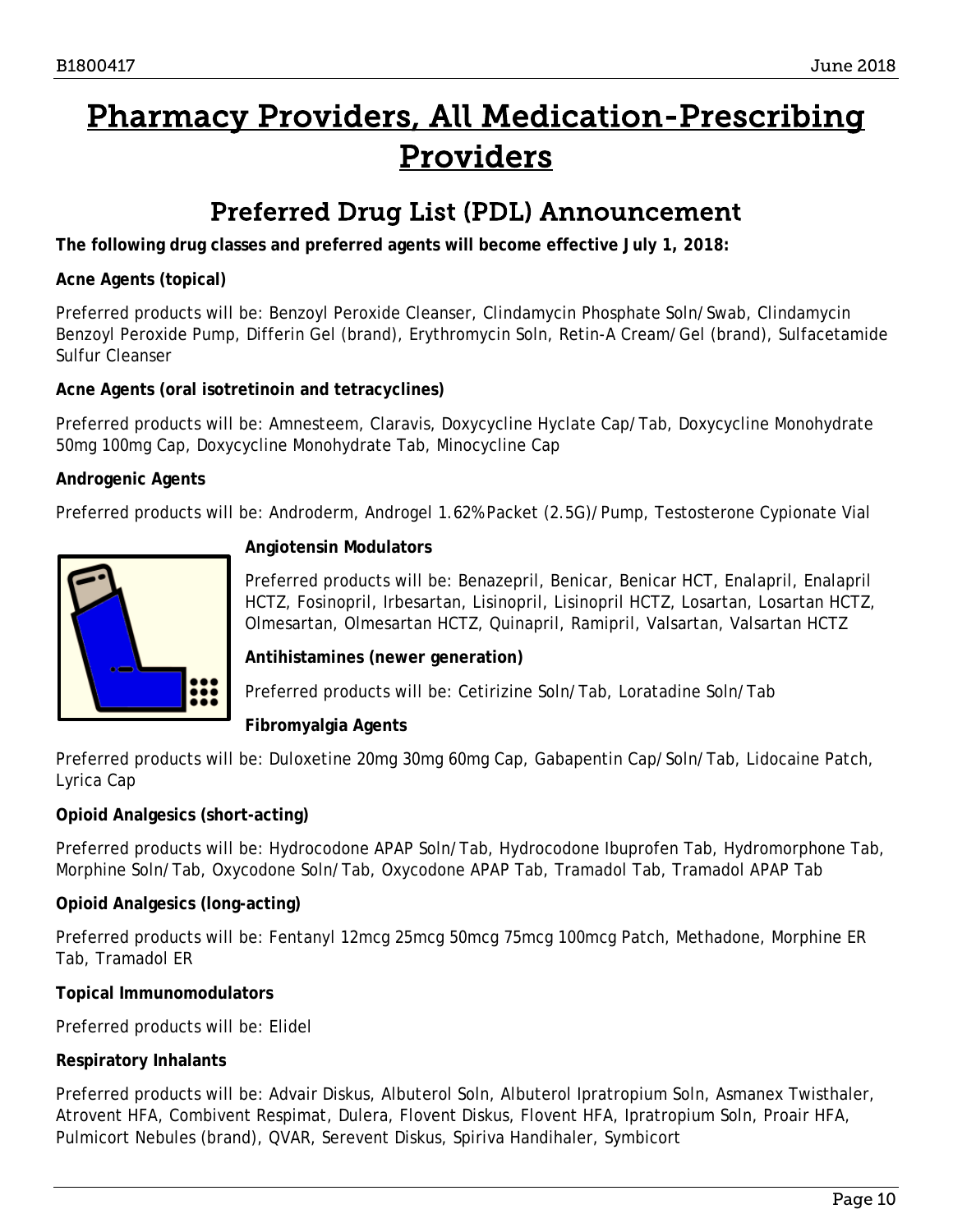#### **Skeletal Muscle Relaxants**

Preferred products will be: Baclofen, Cyclobenzaprine 5mg 10mg Tab, Tizanidine Tab

Preferred and non-preferred products are viewable on the PDL, located on the [Pharmacy Resources web](https://www.colorado.gov/hcpf/pharmacy-resources)  [page.](https://www.colorado.gov/hcpf/pharmacy-resources)

#### **Pharmacy and Therapeutics Committee Meeting:**

July 10, 2018

1 - 5 p.m.

303 E 17th Ave, Denver

7th floor Conference Rooms A, B & C

The agenda can be found on the **Pharmacy and Therapeutics (P&T)** Committee web [page.](https://www.colorado.gov/hcpf/pharmacy-and-therapeutics-committee)

#### **Opioid Treatment Naïve Policy Reminder**

The opioid treatment naïve edit was implemented August 1, 2017 (see the August 2017 Provider Bulletin [B1700401]; an update to the Opioid Treatment Naïve Policy article was posted in the [May 2018 Provider](https://www.colorado.gov/pacific/sites/default/files/Bulletin_0518_B18004115.pdf)  [Bulletin \[B1800415\]\)](https://www.colorado.gov/pacific/sites/default/files/Bulletin_0518_B18004115.pdf).

Beginning May 29, 2018, the opioid treatment naïve "lookback" period will change from 365 days (one year) to 180 days (six months). The opioid treatment naïve edits will begin to apply to members who do not have an opioid claim in the last 180 days.

Current opioid policies are published in [Appendix P.](https://www.colorado.gov/pacific/sites/default/files/Appendix%20P-PA%20Criteria%20for%20Physicians%20and%20Pharmacists%20v1_2.pdf)

#### **Rx/Over the Counter (OTC) Vitamin Coverage Change**

Effective June 16, 2018, some vitamin products will not be covered due to a change in First Data Bank (FDB) policy. If a Health First Colorado member is affected, they should change to a prescription (Rx) required product for continued coverage. See [Appendix P](https://www.colorado.gov/pacific/sites/default/files/Appendix%20P-PA%20Criteria%20for%20Physicians%20and%20Pharmacists%20v1_2.pdf) for full coverage details or contact the member's pharmacy for patient-specific/claim level questions. The Magellan Rx Management Pharmacy Call Center (1-800-424- 5725) can also assist with questions.

#### **Long Term Care (LTC) Providers – Floor Stock List**

Various OTC drugs and supplies for LTC facility residents shall be furnished by the facility, within the per diem rate, at no charge to the resident pursuant to 10 CCR 2505-10 Skilled Nursing Facility: 8.440 NURSING FACILITY BENEFITS. These OTC drugs and supplies, also known as products on a "floor stock list", are not covered under the pharmacy benefit for LTC members and will not be payable by pharmacies. These drugs and supplies are reimbursed by Medicaid under the per diem rate for LTC facilities.

OTC drugs/supplies including but not limited to:

- 1. Artificial tears;
- 2. Aspirin, acetaminophen, ibuprofen, and other non-prescription analgesics available now or in the future;
- 3. Cough and cold supplies, i.e., cold tablets, decongestants, cough syrup/tablets;
- 4. Douches;
- 5. Evacuant suppositories, laxatives, stool softeners, enemas;

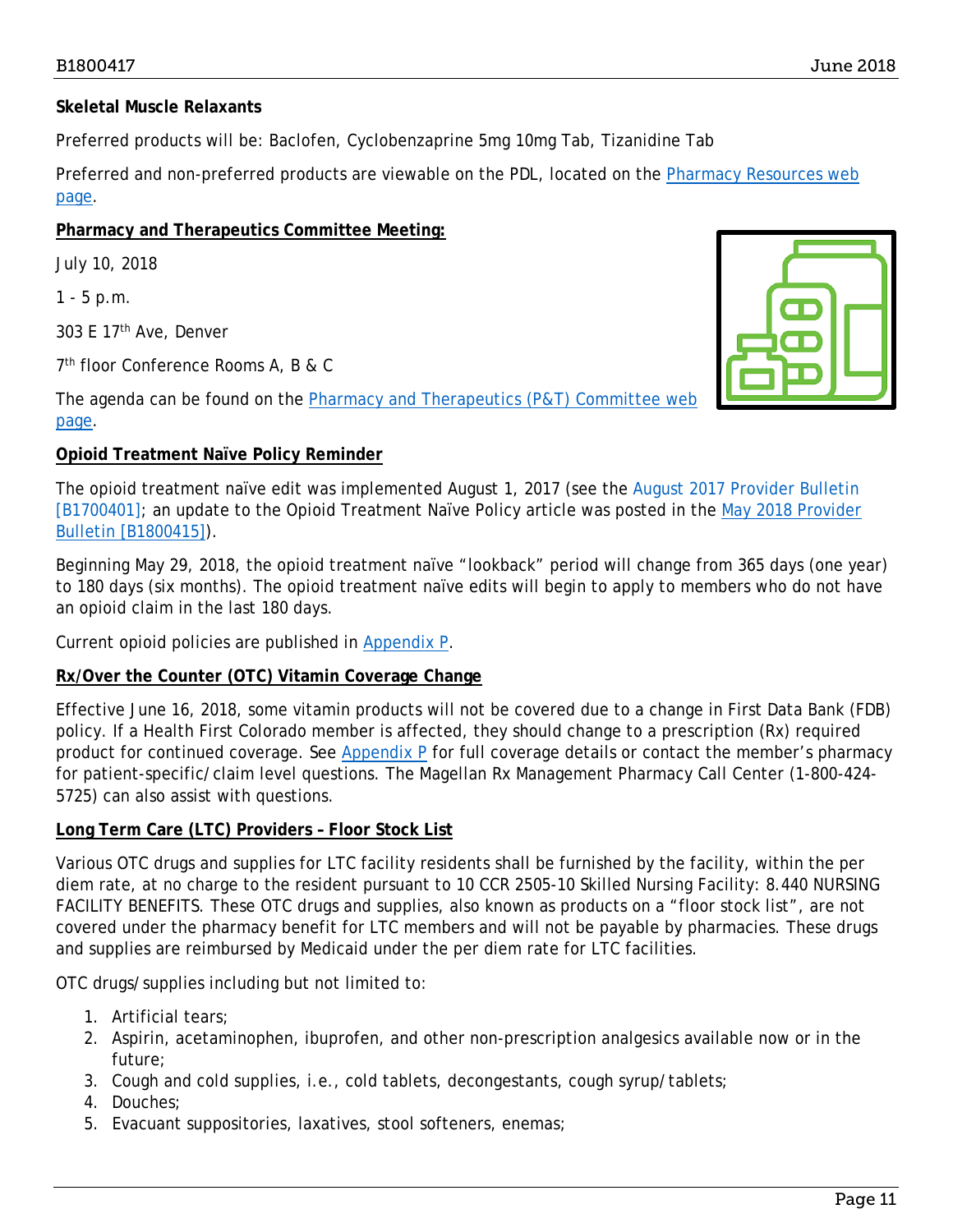

6. First aid supplies, i.e., alcohol, hydrogen peroxide, merthiolate and other antiseptics/germicides, Betadine, Phisohex, chlorhexidine gluconate, providone/iodine solution and wash, epsom salt; 7. Lubricants, rubbing compounds and ointments, i.e., petroleum jelly, bag balm, other body lotions for treatment of dry skin or skin breakdowns, bacitracin ointment and other ointments used in treatment of wounds; 8. Vitamins (multi and single) and mineral supplements.

Prior authorizations will not be granted for coverage for "floor stock list" products for LTC members. If a member is not residing in a LTC facility, regular OTC

pharmacy benefit coverages apply, which may be referenced in [Appendix P.](https://www.colorado.gov/pacific/sites/default/files/Appendix%20P-PA%20Criteria%20for%20Physicians%20and%20Pharmacists%20v1_2.pdf)

<span id="page-11-1"></span>Contact Brittany Schock, PharmD, at Brittany. Schock@state.co.us for questions.

## Physician Services, Laboratory, Imaging

### Technical and Professional Component Modifiers on Professional Claims

<span id="page-11-0"></span>Effective July 1, 2018, Health First Colorado will align all codes that use modifier TC (technical component) and 26 (professional component) to match the way those modifiers are used for Medicare. Rates for these procedure configurations will be reflected in the July 2018 fee schedule.

The following tables identify the payable configurations of these codes for professional services.

The codes below will only be payable as professional services when billed with modifier 26. There will be no coverage of the procedure code when billed without a modifier.

| Payable Professional Service Codes<br>when Billed with Modifier 26 |       |       |       |       |       |       |
|--------------------------------------------------------------------|-------|-------|-------|-------|-------|-------|
| 70170                                                              | 74425 | 76930 | 78812 | 86320 | 93532 | 93620 |
| 70555                                                              | 74445 | 76932 | 78813 | 86325 | 93533 | 93624 |
| 70557                                                              | 74450 | 76940 | 78814 | 86327 | 93561 | 93631 |
| 70558                                                              | 74470 | 76941 | 78815 | 86334 | 93562 | 93640 |
| 70559                                                              | 74742 | 76945 | 78816 | 86335 | 93571 | 93641 |
| 74190                                                              | 74775 | 76975 | 79300 | 87164 | 93572 | 95951 |
| 74235                                                              | 75801 | 76998 | 79445 | 87207 | 93600 | 95965 |
| 74300                                                              | 75803 | 77013 | 83020 | 88371 | 93602 | 95966 |
| 74301                                                              | 75805 | 77022 | 84165 | 88372 | 93603 | 95967 |
| 74328                                                              | 75807 | 78282 | 84166 | 89060 | 93609 | G0252 |
| 74329                                                              | 75810 | 78414 | 84181 | 92978 | 93610 |       |
| 74330                                                              | 75894 | 78459 | 84182 | 92979 | 93612 |       |
| 74340                                                              | 75898 | 78491 | 85390 | 93315 | 93615 |       |
| 74355                                                              | 75970 | 78492 | 85576 | 93317 | 93616 |       |
| 74363                                                              | 76001 | 78608 | 86255 | 93530 | 93618 |       |
| 74420                                                              | 76125 | 78811 | 86256 | 93531 | 93619 |       |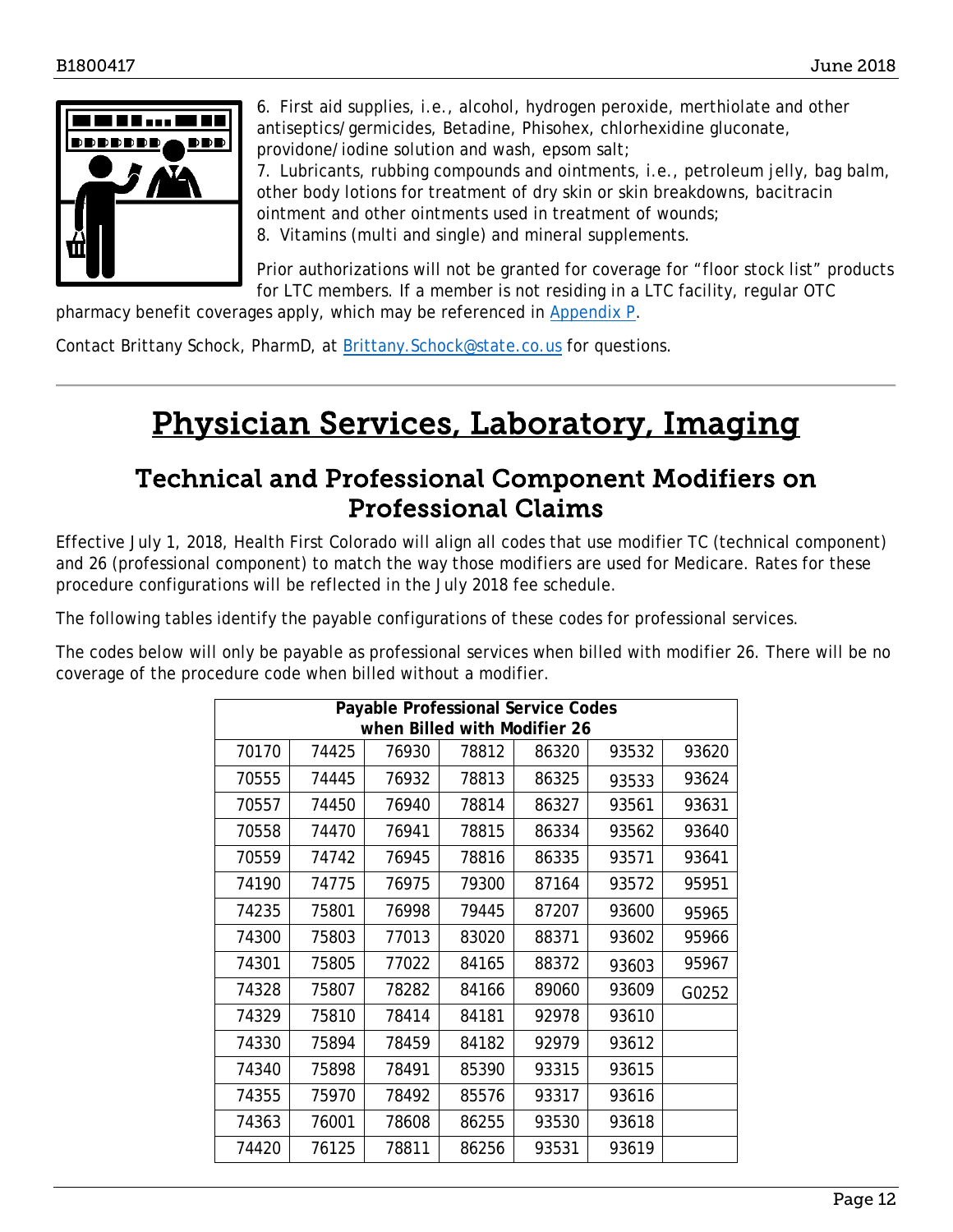The following procedure codes will be payable as professional services when billed with modifier 26, with modifier TC, or without a modifier.

| Payable Professional Service Codes                  |       |       |       |       |       |       |
|-----------------------------------------------------|-------|-------|-------|-------|-------|-------|
| when Billed with Modifiers 26, TC or w/o a Modifier |       |       |       |       |       |       |
| 75774                                               | 76101 | 78018 | 88380 | 91133 | 92537 | 95803 |
| 75825                                               | 76102 | 78070 | 91112 | 91200 | 93025 |       |
| 75833                                               | 77750 | 78647 | 91132 | 92065 | 93351 |       |

Contact Raine Henry at [Raine.Henry@state.co.us](mailto:Raine.Henry@state.co.us) with laboratory questions. Contact Alex Weichselbaum at [Alex.Weichselbaum@hcpf.state.co.us](mailto:Alex.Weichselbaum@hcpf.state.co.us) with imaging questions. Contact Richard Delaney at [Richard.Delaney@state.co.us](mailto:Richard.Delaney@state.co.us) with medical procedure questions.

## Transportation Providers

### <span id="page-12-1"></span><span id="page-12-0"></span>Non-Emergent Medical Transportation (NEMT) Non-Covered Services

The Department is reminding NEMT providers that the following services are not covered under Health First Colorado:

- Services provided only as a convenience to the client
- Charges incurred while client is not in the vehicle, except for lodging and meals
- Transportation to/from non-covered medical services, including services that do not qualify due to coverage limitations (e.g., transportation to a medical service after the limit on number of appointments has been reached)



- Waiting time
- **Cancellations**
- Transportation which is covered by another entity (e.g. transportation provided by the Veterans Administration or a school)
- Metered taxi services
- Charges for additional passengers except when acting as an escort for a child or at-risk adult
- Transportation for nursing facility or group home residents to medical or rehabilitative services required in the facility's program, unless the facility does not have an available vehicle
	- o Nursing facilities and group homes should instead report transportation as part of their allowable costs on their state-approved cost report

Charges incurred while client is not in the vehicle (i.e., deadhead, empty leg, dead mileage, etc.) cannot be billed.